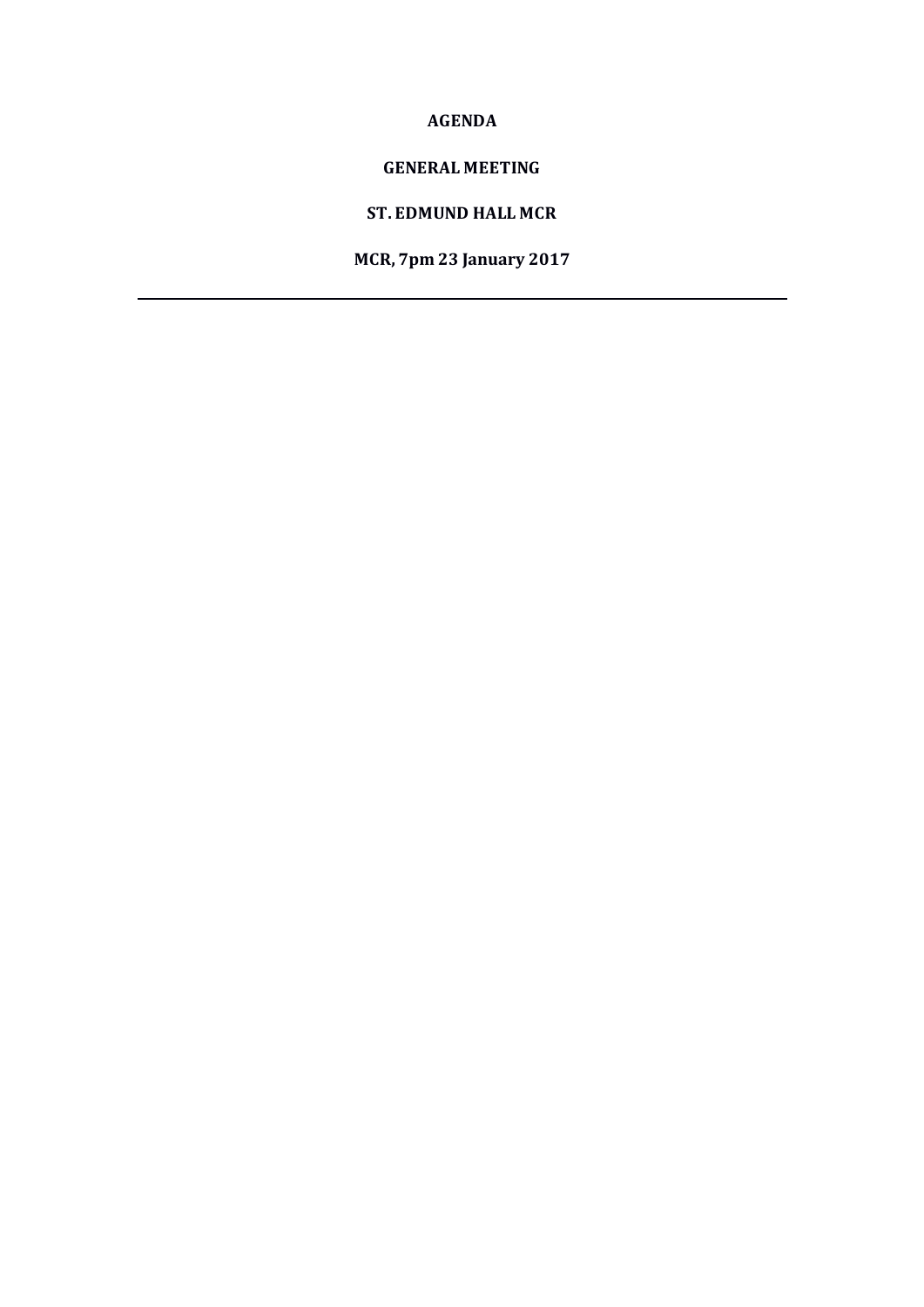| Contents                                                                      |  |
|-------------------------------------------------------------------------------|--|
|                                                                               |  |
|                                                                               |  |
|                                                                               |  |
| Motion to Purchase a pair of saw horses, a trolley and a cover for the punt 6 |  |
|                                                                               |  |
|                                                                               |  |
|                                                                               |  |
|                                                                               |  |
|                                                                               |  |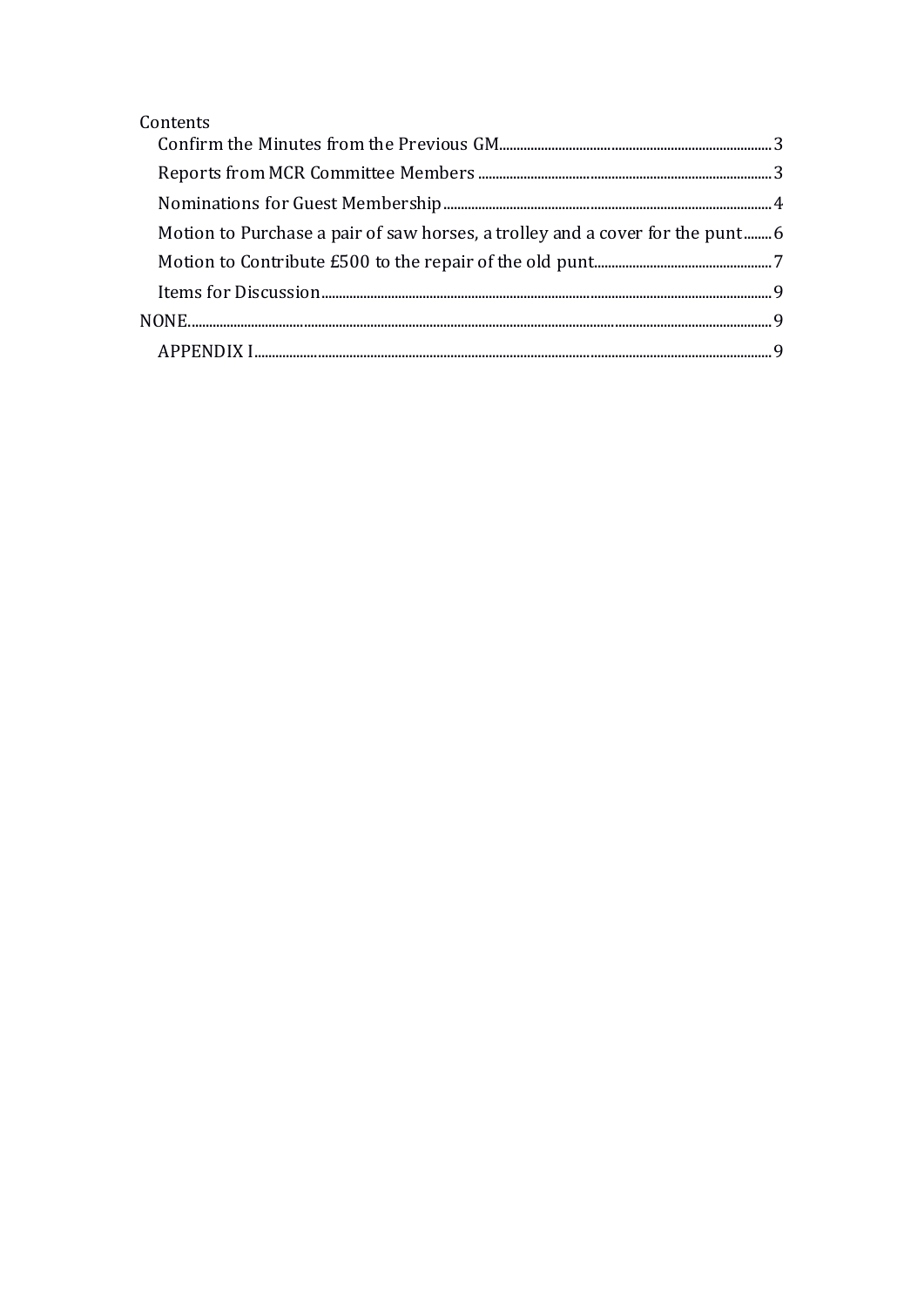**Present:** Linde, Ryan, Thomas, Kusal, Theresa, Jake, Jack, Ben, Andy, Trent, Sneha, Nidi, Beatrice **Absent:**Victoria **Total present:**23

#### <span id="page-2-0"></span>Confirm the Minutes from the Previous GM No objections. Minutes confirmed.

### <span id="page-2-1"></span>Reports from MCR Committee Members

### **President**

- Attended meetings; GBCM, SEHA etc
	- o SEHA: SEH Aularians
		- Society of Teddy Aularians
		- They currently have an Alumni dinner and the SEH magazine running
		- Would like to organise mentoring for the MCR; asking for advice and ideas from the MCR
	- o GB meeting
		- Constitutional amendments were approved
		- Thanks to the MCR with regards to the support showed for Matt Greenwood
		- College are working on a permanent memorial feature for Matt
		- Linde reported on the Public Sector Equality Duty presentation she gave to the MCR committee

#### **Vice-President**

• Nothing new to report

#### **Treasurer**

- There was a sum of money recovered from last year which had been 'lost'
- We are on budget for everything else
- Some money has been reserved for the punt recovery
- There will be a discussion next GM about the Charity fund

#### **Stewards**

- All events are planned and ready to go
- Hearne dinner and Burn's night are the upcoming 'big' events

#### **Welfare**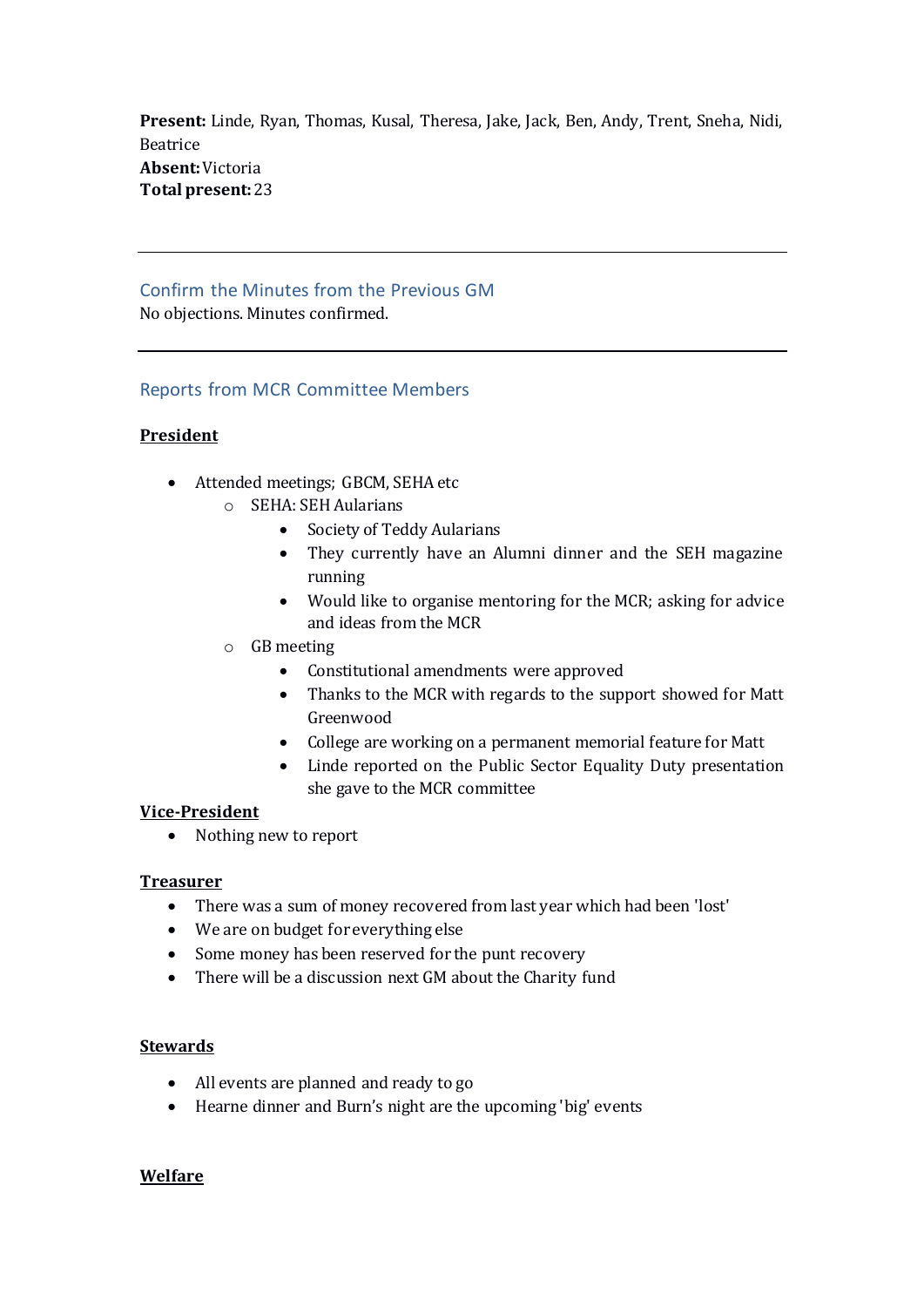- New men's, women's and charity rep who have helped reduce the work load for the welfare team
- Men's and Women's reps are planning a 'women's sexual welfare'event
- Tea tasting has been added to the line-up of events
- The usual events are also lined up

# **IT**

- Been really quiet; both the IT rep and his job
- Stats update: between Sept to Jan we got 14 210 views; which is a 105% increase in views from last year.
- Andy has also been supporting Trent and Tim on the research blog

# **Academic rep**

- Academic writing platform is underway
- Graduate seminar in a month's time; notices to be sent out
- Research expo planned for the end of Feb
	- o 10 min Teddy talks
	- o 3 min thesis (no volunteers yet)
	- o MCR volunteers have been helping out with the Salon and research lab

# **Sports rep**

• **JCR** gym reps got a new squat rack

# **NSE rep**

- Water quality at 17 is being addressed
- There may be water disruptions expected due to the works
- There is a situation of random people using the NSE bike rack. Alex Grant will put labels on the bicycles to warn people to remove their bikes or they will be confiscated on 27th Feb (he most likely will not actually remove any bicycles).
- Bathroom on floor B; renovations are to be done tomorrow
- Not all toilets have bins but this will be remedied soon
- Planned valentine's day event on Saturday  $18<sup>th</sup>$  Feb

# <span id="page-3-0"></span>Nominations for Guest Membership

The following individuals have been put forward as nominees for Guest Membership of the St. Edmund Hall MCR:

| Ordinary     | Member | Nominated member |               |
|--------------|--------|------------------|---------------|
| Melis Karaca |        | Gediz Karaca     | No Objections |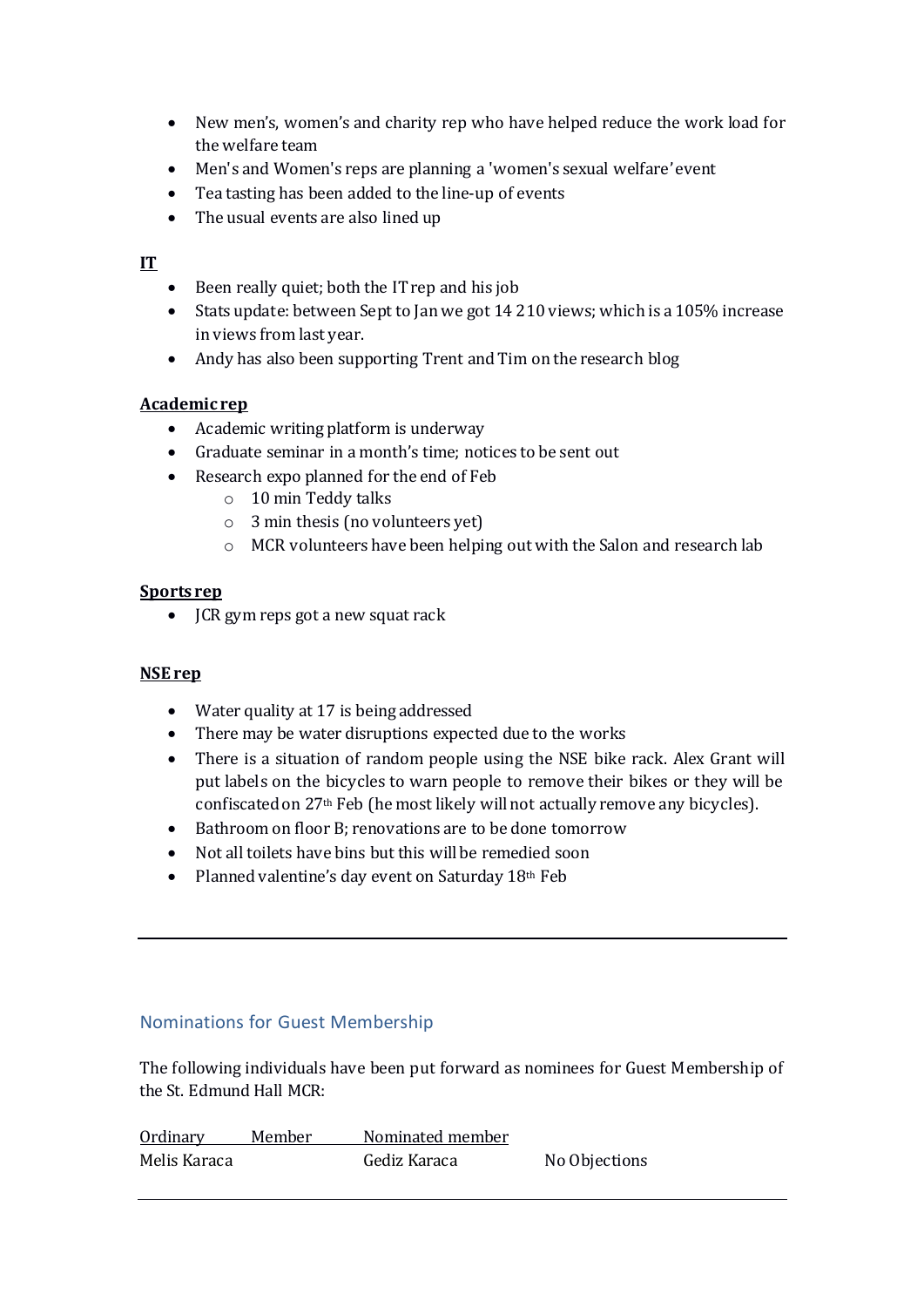Benjamin Jenkins Michelle Degli Esposti No Objections Benjamin Jenkins **Anne Castro** No Objections Sneha Menon Amogha Varsha No Objections Karen Gamero Ariadna Gamero No Objections

# Motion to confirm the amendments the MCR constitution (Post GBC meeting)

Brought forward by: MCR committee

Presented by: Ryan Daniels

The motion to amend the constitution of the MCR was proposed at the previous GM and all amendments were voted on favourably. The amendments have since gone to the Governing Body Committee meeting where they were given the goahead.

The list of amendments can be found in the minutes of the previous GM  $(\text{http://mcr.seh.ox.ac.uk//page id=55})$  and a copy of the amended constitution can be found as an attachment to the email notification sent out. All amendments are highlighted in the document: "Constitution updates\_20112016.pdf"

# **These will NOT be read out during the meeting; please read them ahead of the meeting.**

The motion presented here is to confirm the amendments proposed and voted on in the previous GM.

The titles of the amendments are listed below for your convenience.

- Motion to amend the MCR constitution: Ordinary and Associate Membership amendments
- Motion to amend the MCR constitution: Guest Membership amendments
- Motion to amend the MCR constitution: Voting rights of Associate Members
- Motion to amend the MCR constitution: MCR Sports Representative description
- Motion to amend the MCR constitution: Election amendments
- Motion to amend the MCR Standing orders: Guest Membership regulations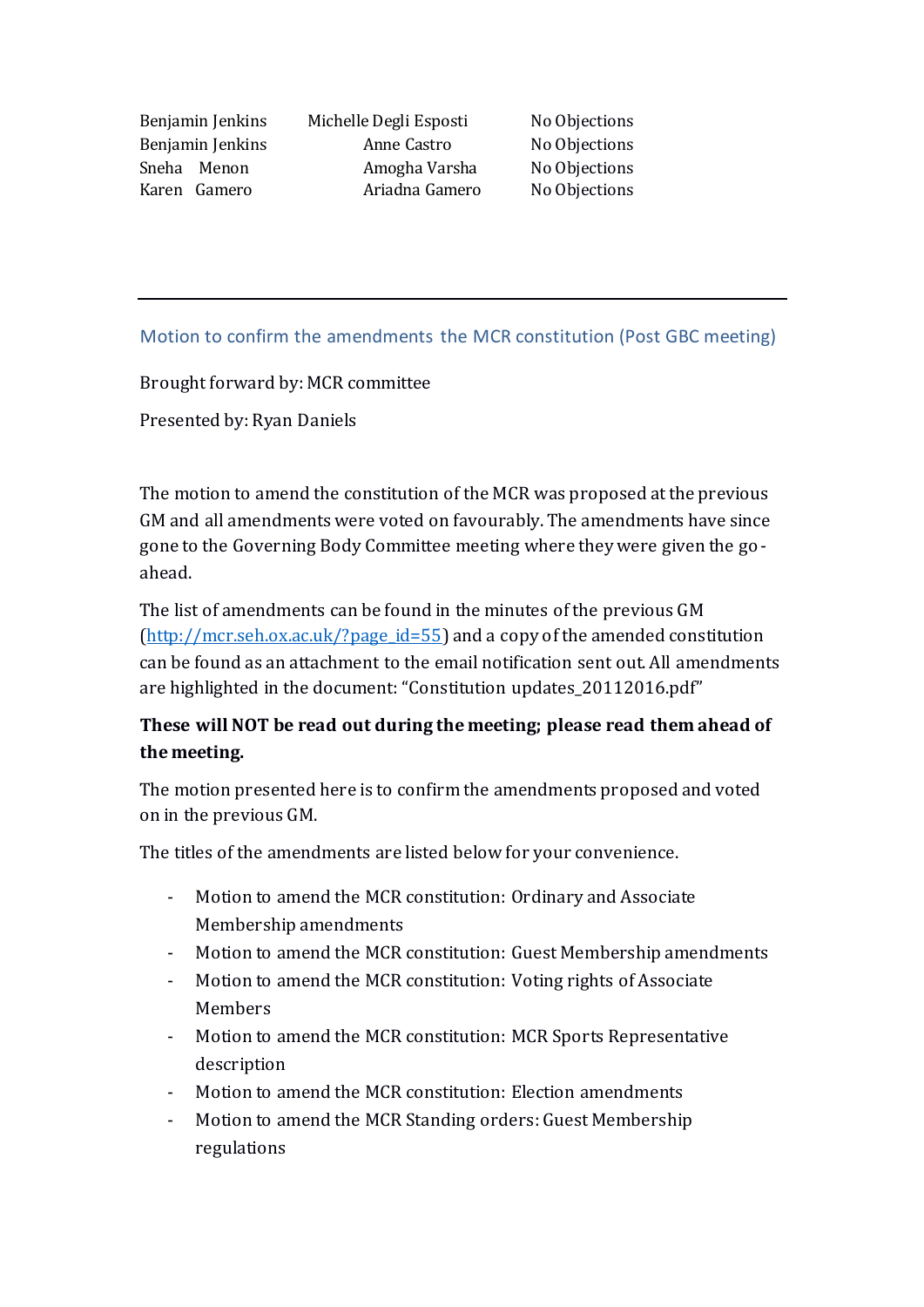Votes: 20 in favour 0 Against 3 Abstentions **Motion passes.**

### <span id="page-5-0"></span>Motion to Purchase a pair of saw horses, a trolley and a cover for the punt

Brought forward by: MCR committee

Presented by: Ryan Daniels

Considering the ongoing problem with acquiring storage space for the punt over the winter period we've proposed to purchase a pair of saw horses, a trolley and a cover for the punt. The saw-horses and the cover will keep the punt off the ground and dry as well as prevent any freeze-thaw damage that might occur otherwise. The trolley will assist in moving the punt between LMH and NSE. It should allow us additional time to find an arrangement for long term storage of the punt over the winter months.

Saw-horse  $E70$  each  $x = 2 = 140$  $Cover 8x4m =$   $£40$ Trolley  $(500\text{kg cap.}) = 1500$ 

We propose the motion here that the MCR will purchase 2 saw horses, the trolley and a cover for the current punt.

Comments/discussion:

- Storage arrangements are needed before buying the trailer
- Beatrice: Voting on an item now implies the money is available now and we will do it. This should not be a motion unless the funds are available.
- Nidi: The money is technically available but it was not earmarked for the trailer.
- What will happen to the trolley over the winter months if it too is 7m long?
- The motion should be split because the Trolley is the contentious bit of the proposal.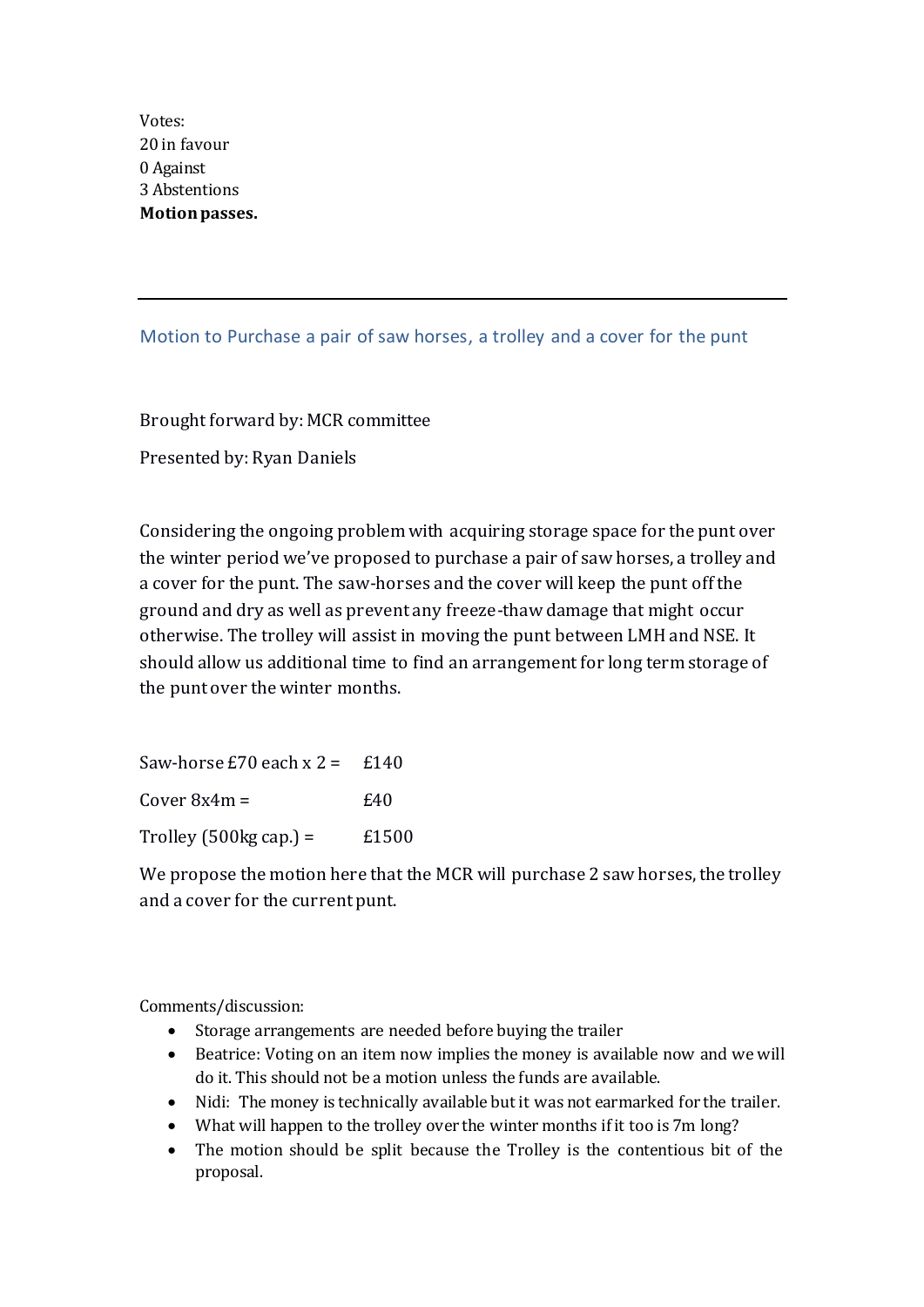Motion split as follows:

1. Motion to purchase 2 saw-horses and a cover for the punt as indicated above. Votes:

21 in favour 0 Against 0 Abstentions

**Motion passes**

2. Motion to purchase a trailer for the punt conditional on 1. Storage for the punt is arranged and 2. There is budget for the purchase, either from the MCR or from college.

Votes: 17in favour **1 Against** 3 Abstentions

**Motion passes**

# <span id="page-6-0"></span>Motion to Contribute £500 to the repair of the old punt

Brought forward by: MCR committee

Presented by: Ryan Daniels

Some time ago the original SEH punt went missing from the mooring spot. The MCR had to claim insurance to get a new punt (the current punt). The old punt was subsequently found last year but it is badly damaged after being submerged for quite a while. We've contacted Amalclubs (who fund sports and cultural activities in college) and they have offered to contribute £2000 toward the repair of the punt if the MCR can contribute £500 and secure a long-term winter storage plan for both punts.

This has been checked with the treasurer of the MCR and the funds are available.

We propose the motion here that, provided we find a storage arrangement for the current punt and the new punt, the MCR will contribute the £500 pounds to the repair of the old punt.

Comments/discussion: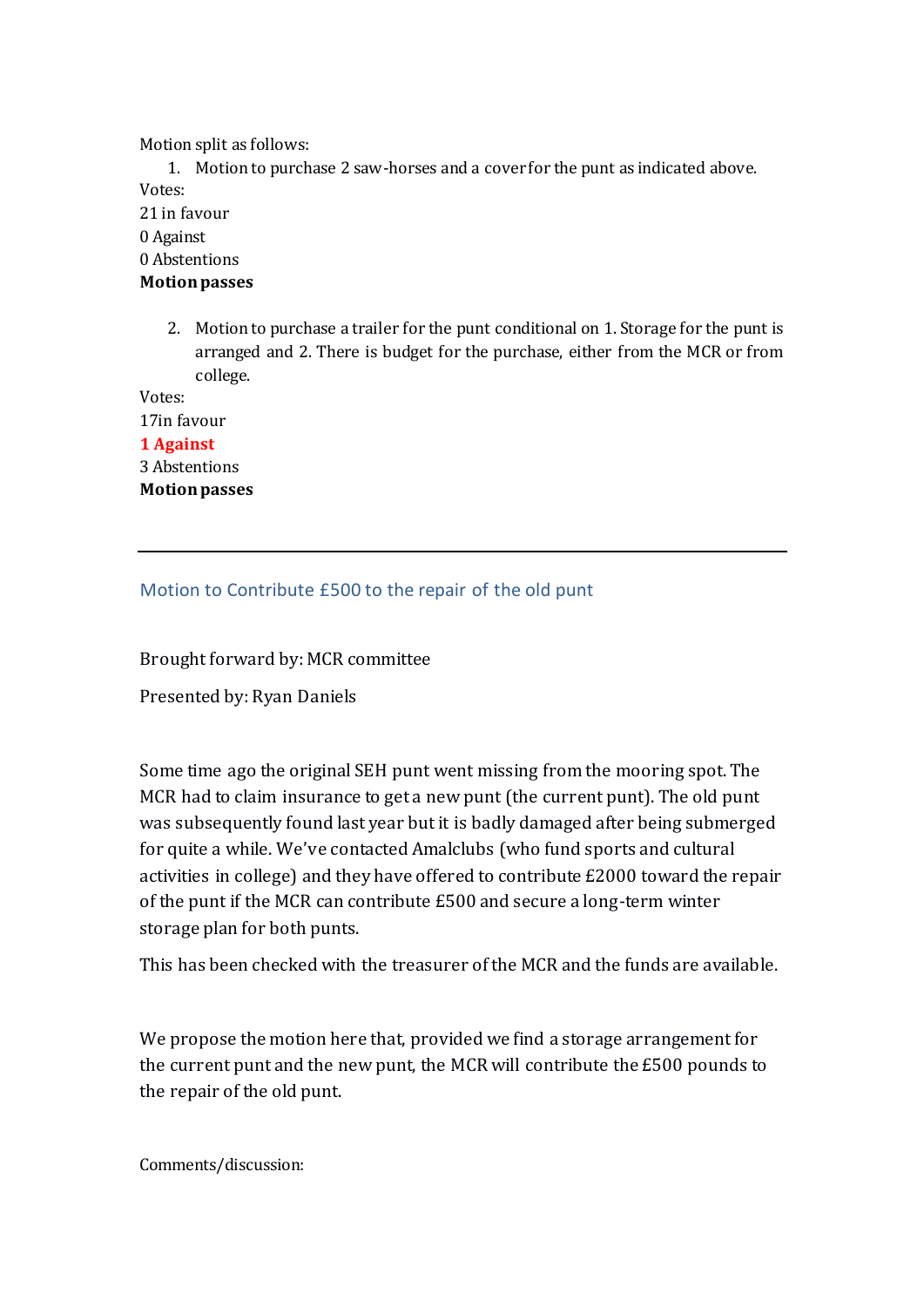- The estimated cost of the punt is  $£10000$ ; the cost of repairing it is peanuts
- LMH has said they are happy to house the punt over the summer months.

Votes: 21 in favour 0 Against 0 Abstentions **Motion passes**